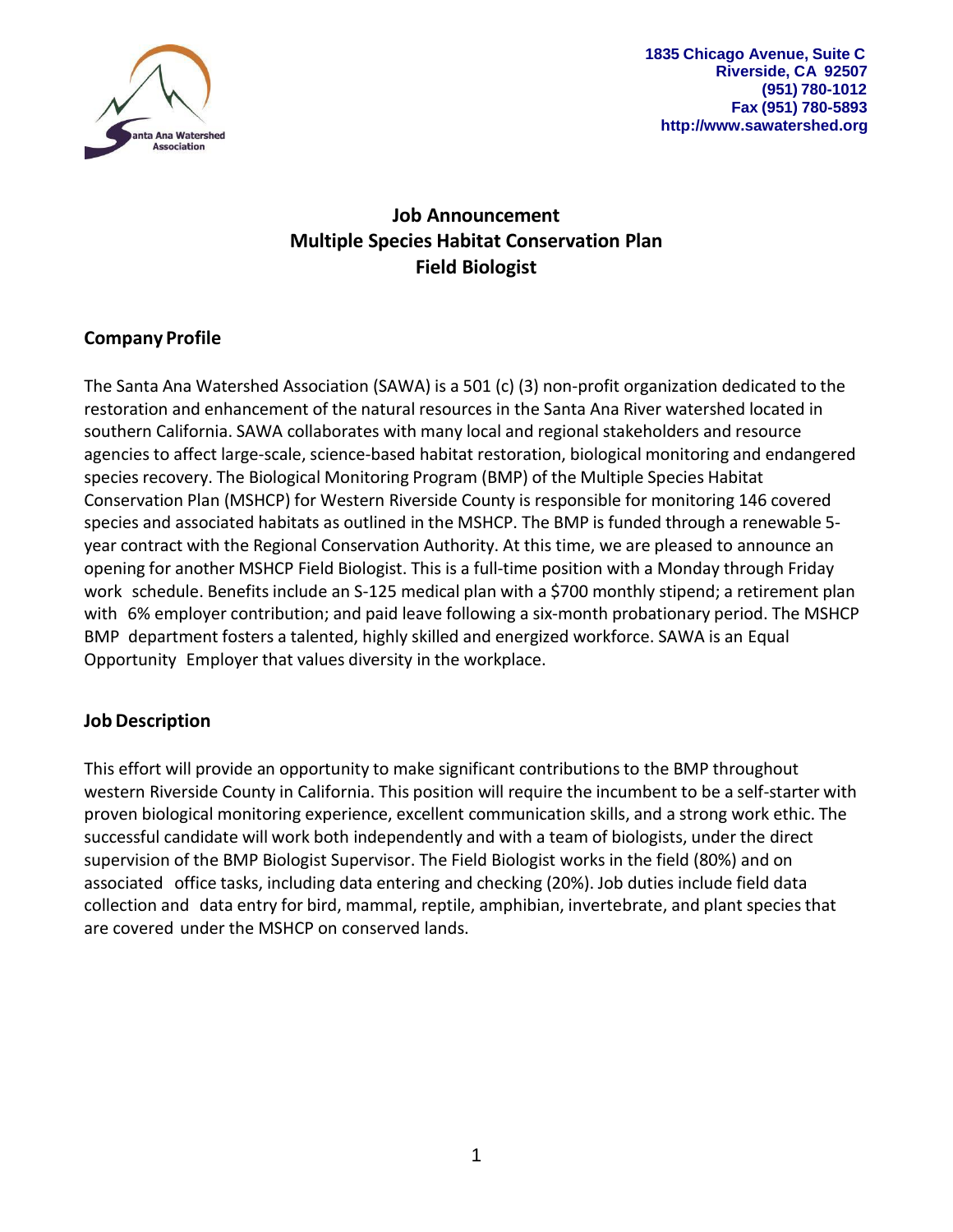

**1835 Chicago Avenue, Suite C Riverside, CA 92507 (951) 780-1012 Fax (951) 780-5893 [http://www.sawatershed.org](http://www.sawatershed.org/)**

## **Primary duties include:**

- 1. Conduct biological surveys for covered wildlife, rare plant species and native vegetation communities.
- 2. Prepare maps using ArcGIS and Google Earth; prepare survey station waypoints for upload to GPS units.
- 3. Collect field data in the prescribed manner, following established protocols.
- 4. Digitize data using an established Microsoft Access database, and perform quality assurance checks on entered data.
- 5. Assist with report preparation.
- 6. Attend meetings and training as assigned.
- 7. Complete assigned tasks with minimal supervision in a timely fashion.
- 8. Expected to operate 4WD vehicles, digital equipment and GPS units,
- 9. May conduct the following activities, with support of other lead staff: design and oversee shortterm field survey efforts including protocol writing, training of inexperienced staff, and management of day-to-day field survey logistics; conduct and interpret statistical analysis of survey data; write survey summaries or reports.

### **Basic Requirements:**

- 1. Two years of experience conducting biological surveys, preferably for more than one taxonomic group.
- 2. Knowledge of southern California flora, and the ability to identify targeted and co-occurring species in western Riverside County. Experience using dichotomous keys, especially the Jepson Manual, is particularly desirable.
- 3. Experience conducting surveys for, and handling rare, sensitive, and federally- or state-listed wildlife or plants.
- 4. Experience and proficiency with Microsoft Office products and mapping programs including ArcGIS and Google Earth.
- 5. Ability to communicate effectively and work collaboratively with a variety of groups and individuals.
- 6. Ability to work cooperatively with others, and independently with little to no supervision.
- 7. Ability to record data clearly and accurately.
- 8. Ability to work long days and occasional evening shifts.